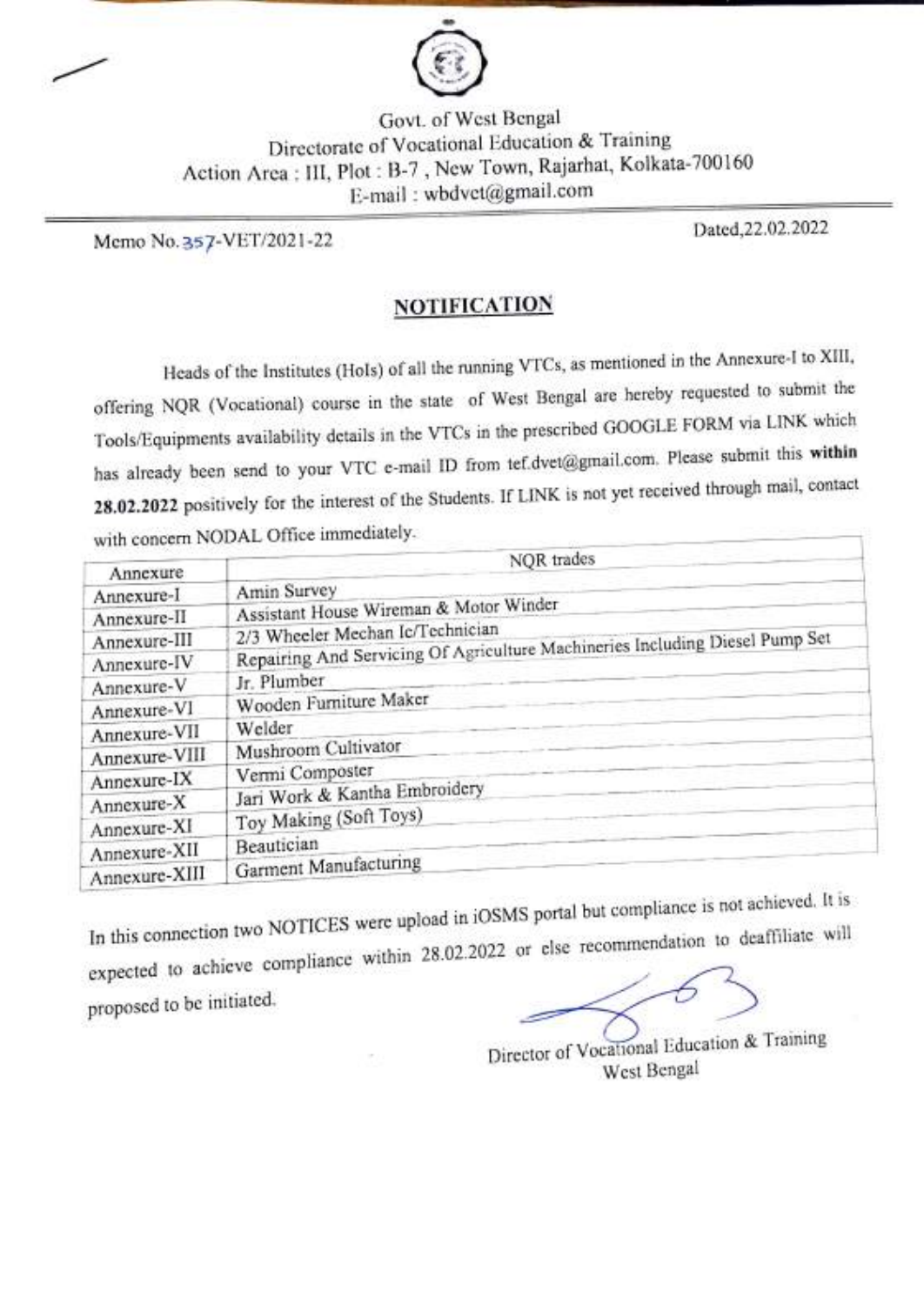Annexure-



 $\lambda$ 

 $\alpha$ 

 $\tilde{\mathcal{F}}$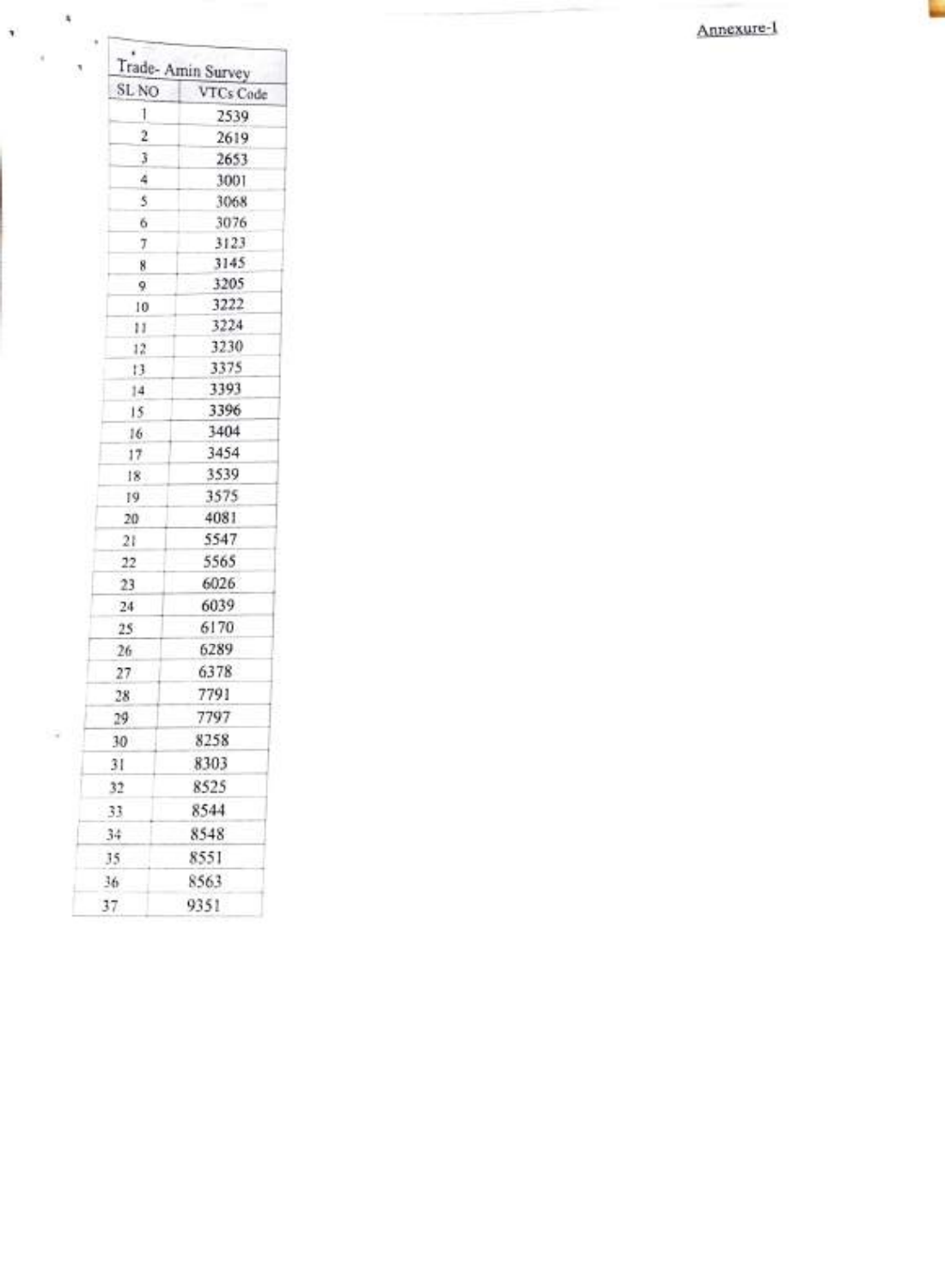## Annexure-II

| SL <sub>NO</sub>         | de- Assistant House Wireman & Motor Winder<br>VTCs Code | SL <sub>NO</sub> | VTCs Code |
|--------------------------|---------------------------------------------------------|------------------|-----------|
| 1                        | 79                                                      | 46               | 6137      |
| 2                        | 112                                                     | 47               | 6186      |
| 3                        | 1505                                                    | 48               | 6268      |
| 4                        | 1508                                                    | 49               | 6269      |
|                          | 1549                                                    | 50               | 6325      |
| 5                        | 1552                                                    | 51               | 6339      |
| 6                        | 1722                                                    | 52               | 6364      |
| $\overline{\phantom{a}}$ | 3001                                                    | 53               | 6425      |
| 8<br>9                   | 3015                                                    | 54               | 8253      |
|                          | 3068                                                    | 55               | 8260      |
| 10<br>11                 | 3104                                                    | 56               | 8261      |
|                          | 3108                                                    | 57               | 8288      |
| 12<br>13                 | 3147                                                    | 58               | 8352      |
| 14                       | 3172                                                    | 59               | 8501      |
| 15                       | 3177                                                    | 60               | 8505      |
| 16                       | 3186                                                    | 61               | 8535      |
| 17.                      | 3188                                                    | 62               | 8569      |
| 18                       | 3197                                                    | 63               | 8590      |
| 19                       | 3212                                                    | 64               | 8866      |
| 20                       | 3214                                                    | 65               | 9253      |
| 21                       | 3241                                                    | 66               | 9339      |
| 22                       | 3249                                                    | 67               | 9344      |
| 23                       | 3269                                                    |                  |           |
| 24                       | 3292                                                    |                  |           |
| 25                       | 3351                                                    |                  |           |
| 26                       | 3358                                                    |                  |           |
| 27                       | 3382                                                    |                  |           |
| 28                       | 3387                                                    |                  |           |
| 29                       | 3393                                                    |                  |           |
| 30                       | 3400                                                    |                  |           |
| 31                       | 3437                                                    |                  |           |
| 32                       | 3444                                                    |                  |           |
| 33                       | 3504                                                    |                  |           |
| 34                       | 3526                                                    |                  |           |
| 35                       | 3729                                                    |                  |           |
| 36                       | 3818                                                    |                  |           |
| 37                       | 4036                                                    |                  |           |
| 38                       | 4037                                                    |                  |           |
| 39                       | 4090                                                    |                  |           |
| 40                       | 4130                                                    |                  |           |
| 41                       | 4179                                                    |                  |           |
| 42                       | 5109                                                    |                  |           |
| 43                       | 6016                                                    |                  |           |
| 44                       | 6073                                                    |                  |           |
| 45                       | 6098                                                    |                  |           |
|                          |                                                         |                  |           |

Z,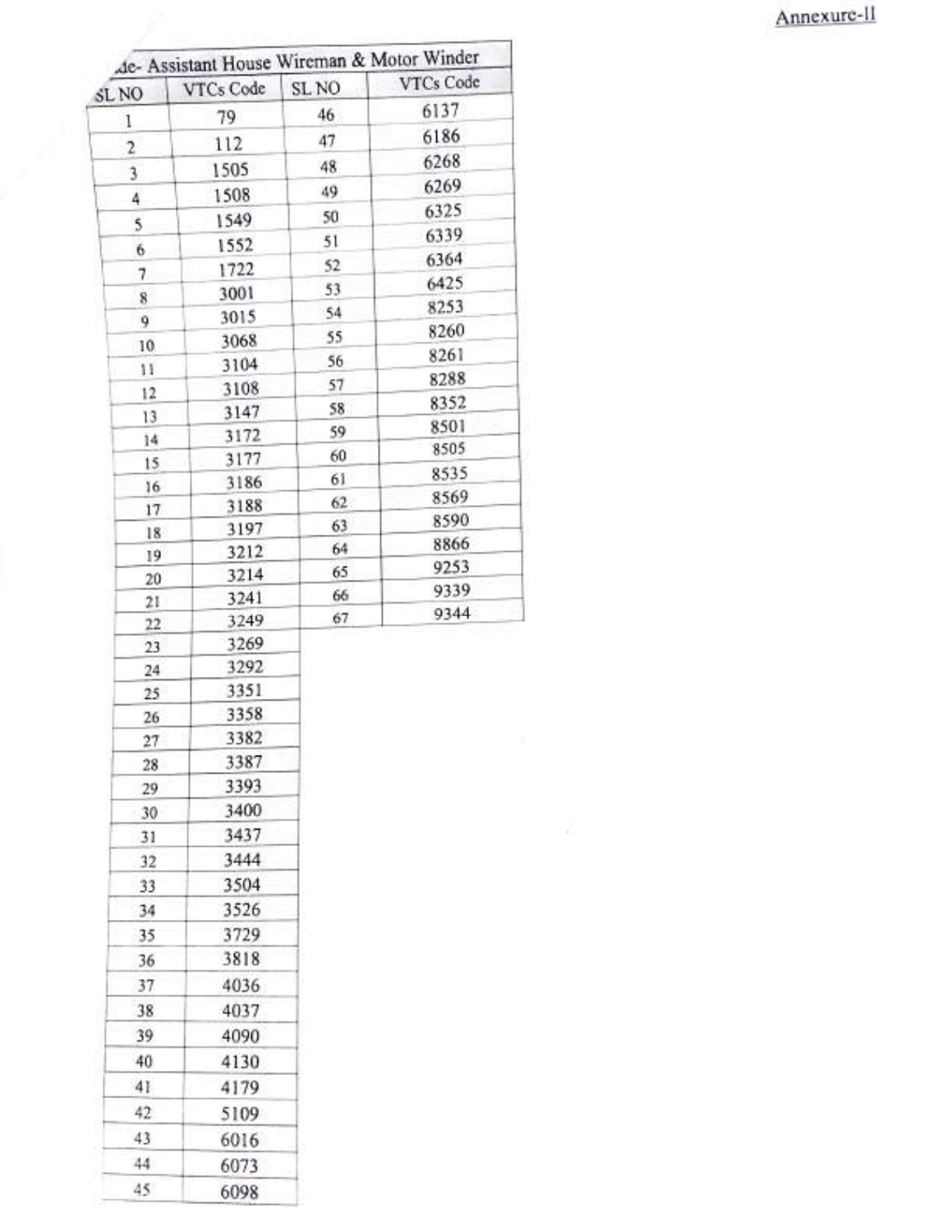### Annexure-III

| Trade- 2/3 Wheeler Mechanic/Technician<br>SL <sub>NO</sub> | VTCs Code |
|------------------------------------------------------------|-----------|
| $\mathbf{1}$                                               | 37        |
| $\overline{c}$                                             | 86        |
| 3                                                          | 1087      |
| 4                                                          | 1105      |
| 5                                                          | 1205      |
| 6                                                          | 3021      |
| 7                                                          | 3030      |
| $8\phantom{1}$                                             | 3131      |
| 9                                                          | 3153      |
| 10                                                         | 3177      |
| 11                                                         | 3181      |
| 12                                                         | 3188      |
| 13                                                         | 3193      |
| 14                                                         | 3206      |
| 15                                                         | 3272      |
| 16                                                         | 3327      |
| 17                                                         | 3342      |
| 18                                                         | 3412      |
| 19                                                         | 3439      |
| 20                                                         | 3449      |
| 21                                                         | 3537      |
| 22                                                         | 3575      |
| 23                                                         | 3599      |
| 24                                                         | 3608      |
|                                                            | 3691      |
| 25<br>26                                                   | 4238      |
|                                                            | 5164      |
| 27                                                         | 5605      |
| 28                                                         | 6044      |
| 29                                                         | 6162      |
| 30                                                         | 6188      |
| 31                                                         | 6193      |
| 32                                                         | 8280      |
| 33                                                         | 8302      |
| 34                                                         |           |
| 35                                                         | 8334      |
| 36                                                         | 8526      |
| 37                                                         | 8563      |
| 38                                                         | 8569      |
|                                                            |           |
| 39                                                         | 8587      |

X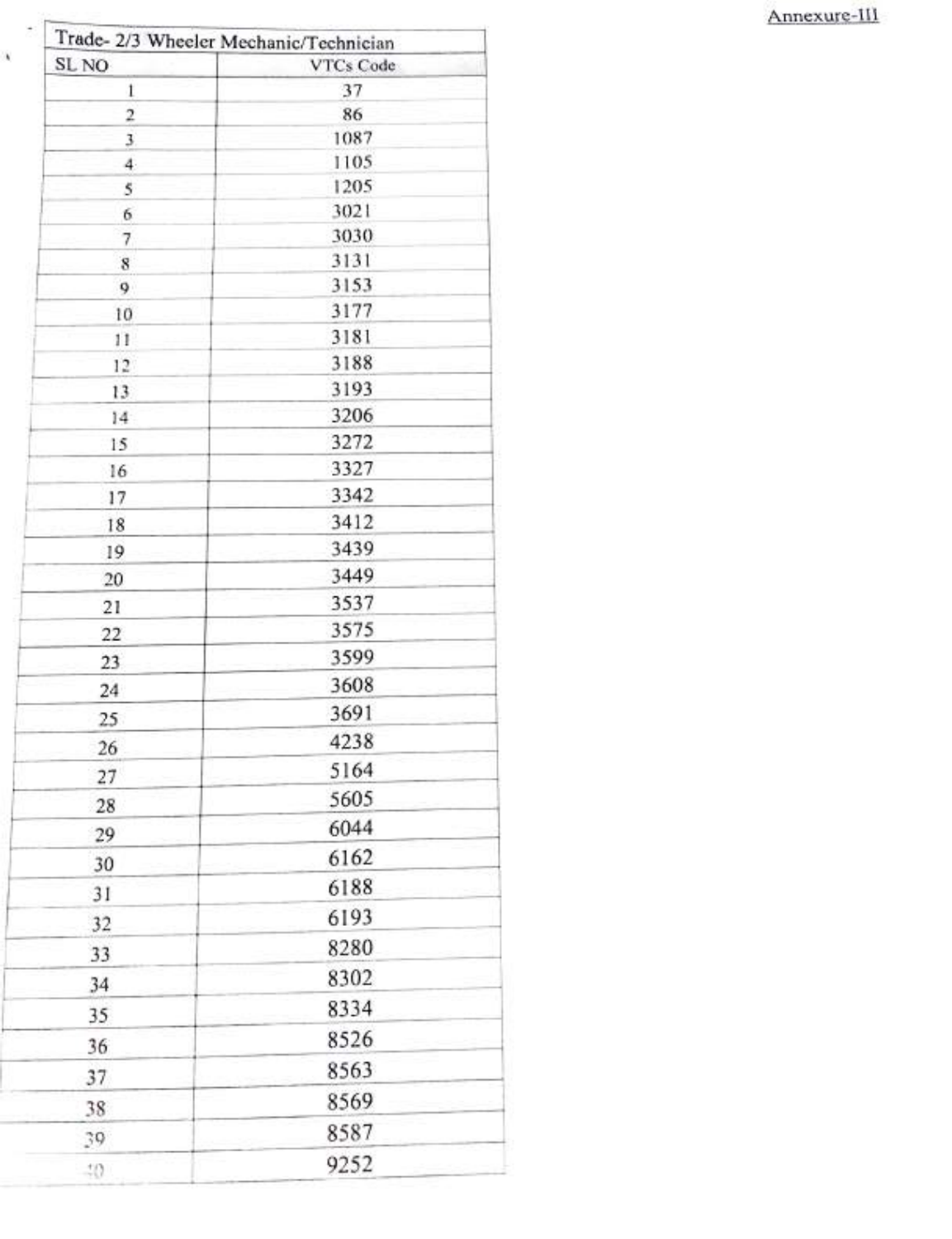|  |  | Annexure-IV |  |
|--|--|-------------|--|

|              | Trade-Repairing And Servicing Of Agriculture Machineries Including Diesel Pump Set |  |
|--------------|------------------------------------------------------------------------------------|--|
| SL NO        | VTCs Code                                                                          |  |
|              | 1503                                                                               |  |
| $\mathbf{2}$ | 3148                                                                               |  |
| 3            | 3272                                                                               |  |
| 4            | 4093                                                                               |  |
| 5            | 6014                                                                               |  |
| 6            | 6073                                                                               |  |
| 7            | 6179                                                                               |  |
| 8            | 6325                                                                               |  |
| 9            | 8317                                                                               |  |
| 10           | 8544                                                                               |  |
| 11           | 8585                                                                               |  |
| 12           | 9257                                                                               |  |
| 13           | 9279                                                                               |  |
| 4            | 9331                                                                               |  |
| 15           | 9352                                                                               |  |
|              |                                                                                    |  |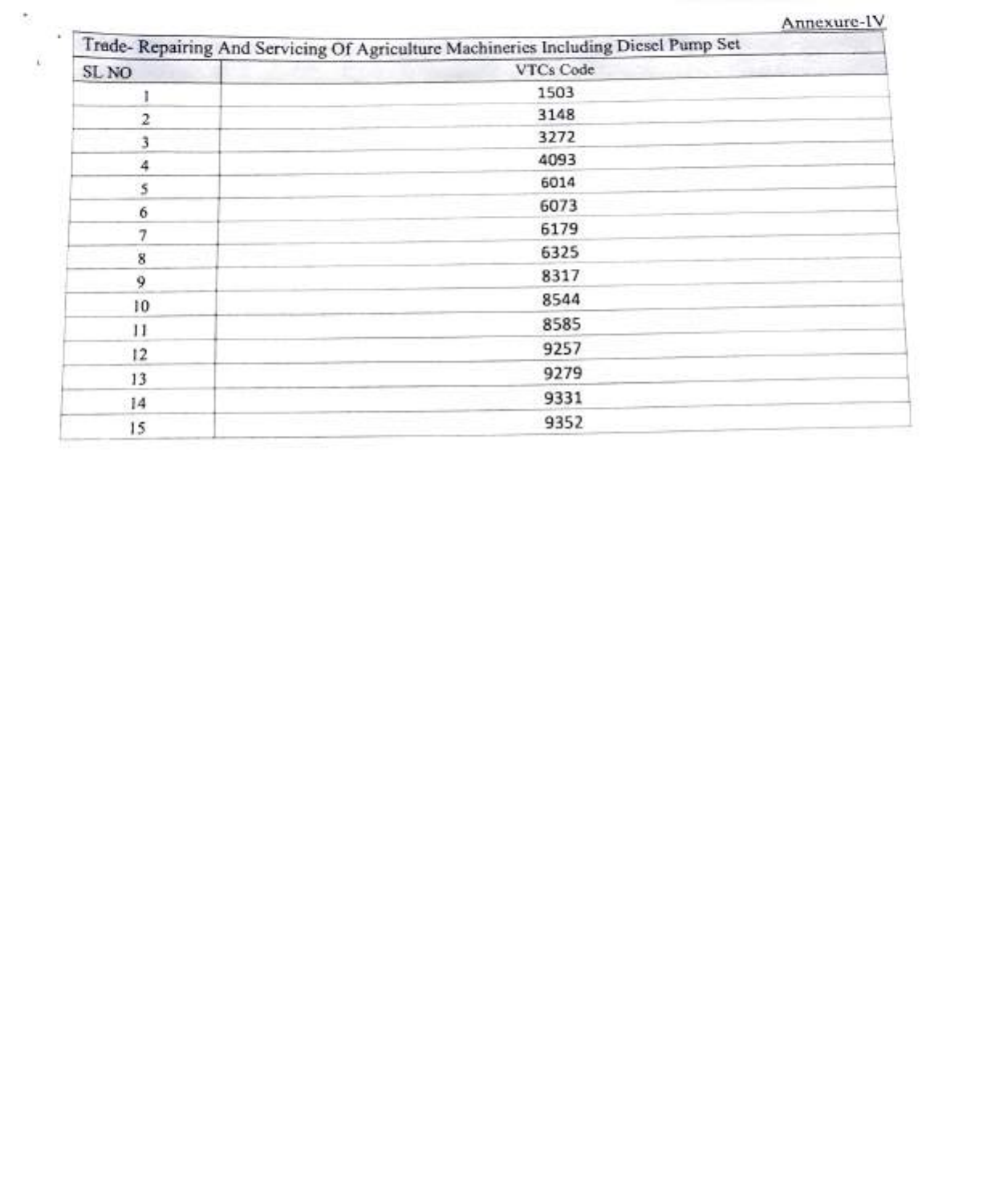## Annexure-V

| Trade- Jr. Plumber |           |  |
|--------------------|-----------|--|
| SL NO              | VTCs Code |  |
|                    | 3157      |  |
|                    | 3255      |  |
|                    | 4113      |  |
|                    | 6376      |  |
|                    | 9808      |  |
|                    |           |  |

 $\frac{1}{2}$ 

×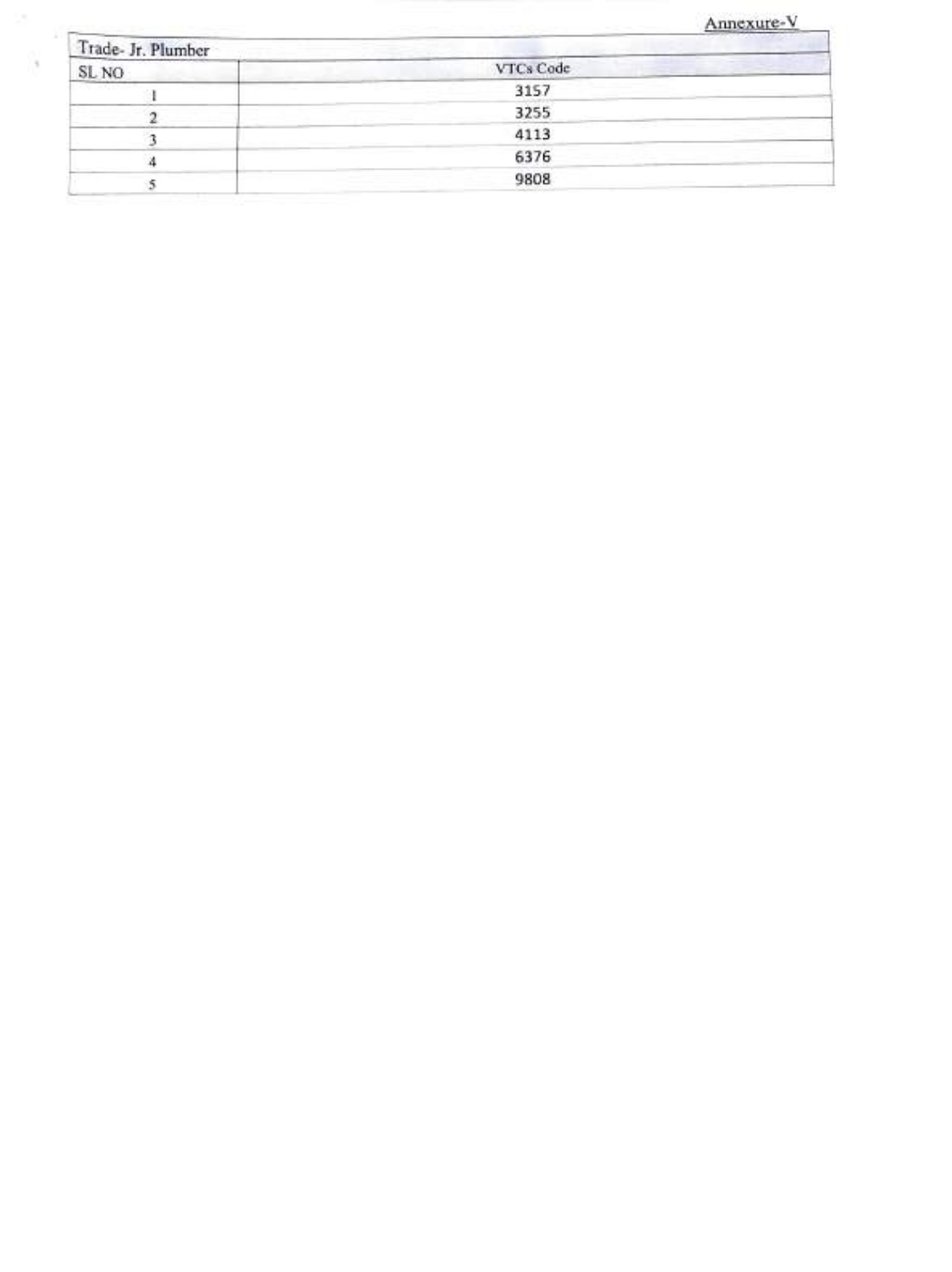### Annexure-V

| Trade- Wooden Furniture Maker |           |
|-------------------------------|-----------|
| SL NO                         | VTCs Code |
|                               | 112       |
| 2                             | 3115      |
|                               | 3144      |
| 4                             | 3203      |
| 5                             | 3356      |
|                               | 3376      |
|                               | 3386      |
| 8                             | 3815      |
| 9                             | 3826      |
| 10                            | 4100      |
| 11                            | 6073      |
|                               | 6078      |
| 12                            | 6101      |
| 13                            | 6138      |
| 14                            |           |
| 15                            | 8344      |

÷.

ú.

 $\mathcal{A}$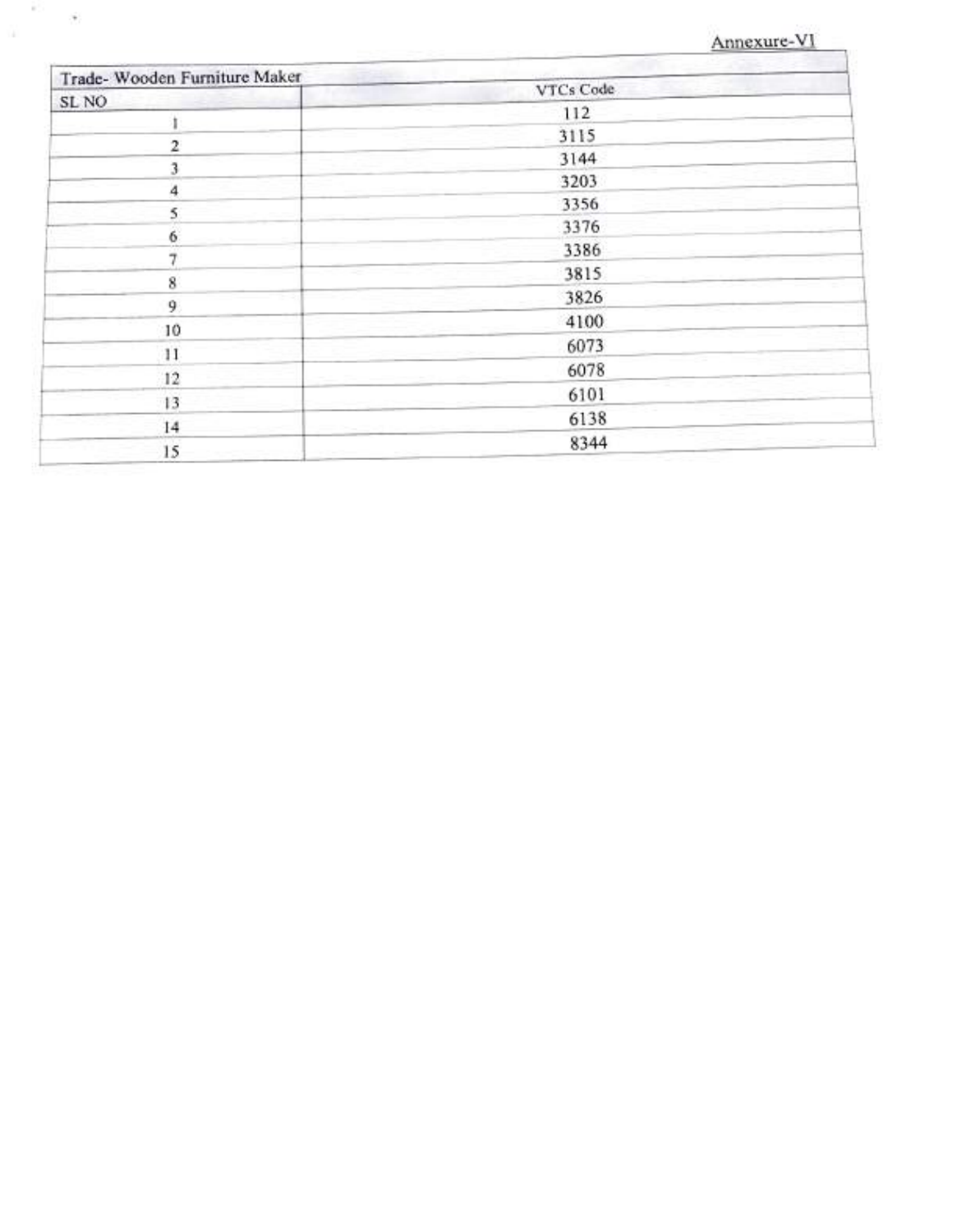|  | Annexure-VII |
|--|--------------|
|  |              |

| Trade-Welder            |           |
|-------------------------|-----------|
| SL NO                   | VTCs Code |
| $\mathbf{1}$            | 60        |
| $\overline{\mathbf{2}}$ | 1724      |
| $\bar{\bf 3}$           | 3059      |
| $\boldsymbol{A}$        | 3195      |
| 5                       | 3234      |
| $\ddot{6}$              | 3253      |
| $\tau$                  | 3264      |
| $\bf 8$                 | 3292      |
| 9                       | 3294      |
|                         | 3298      |
| 10                      | 3319      |
| 11                      | 3324      |
| 12                      | 3326      |
| 13                      | 3337      |
| 14                      | 3371      |
| 15                      | 3456      |
| 16                      |           |
| 17                      | 5140      |
| 18                      | 6193      |
| 19                      | 8600      |
| 20                      | 8601      |

ÿ.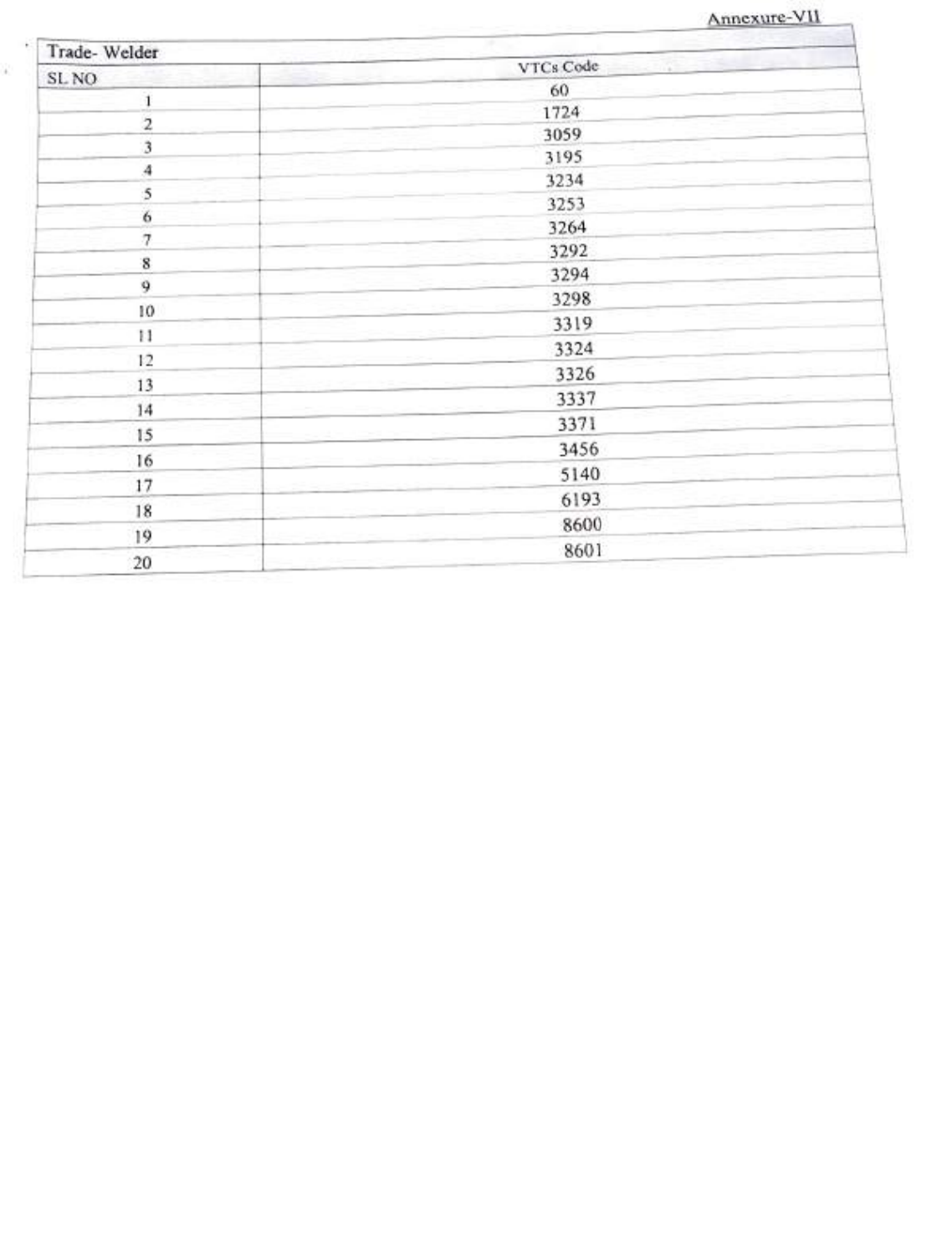#### Annexure-VIII

9

| SL NO      | VTCs Code |  |
|------------|-----------|--|
| 53 S. R. L | 1510      |  |
|            | 1548      |  |
|            | 1800      |  |
|            | 3218      |  |
|            | 3527      |  |
|            | 3561      |  |

S.

 $\mathbb{R}^3$ 

 $\sqrt{2}$ 

C.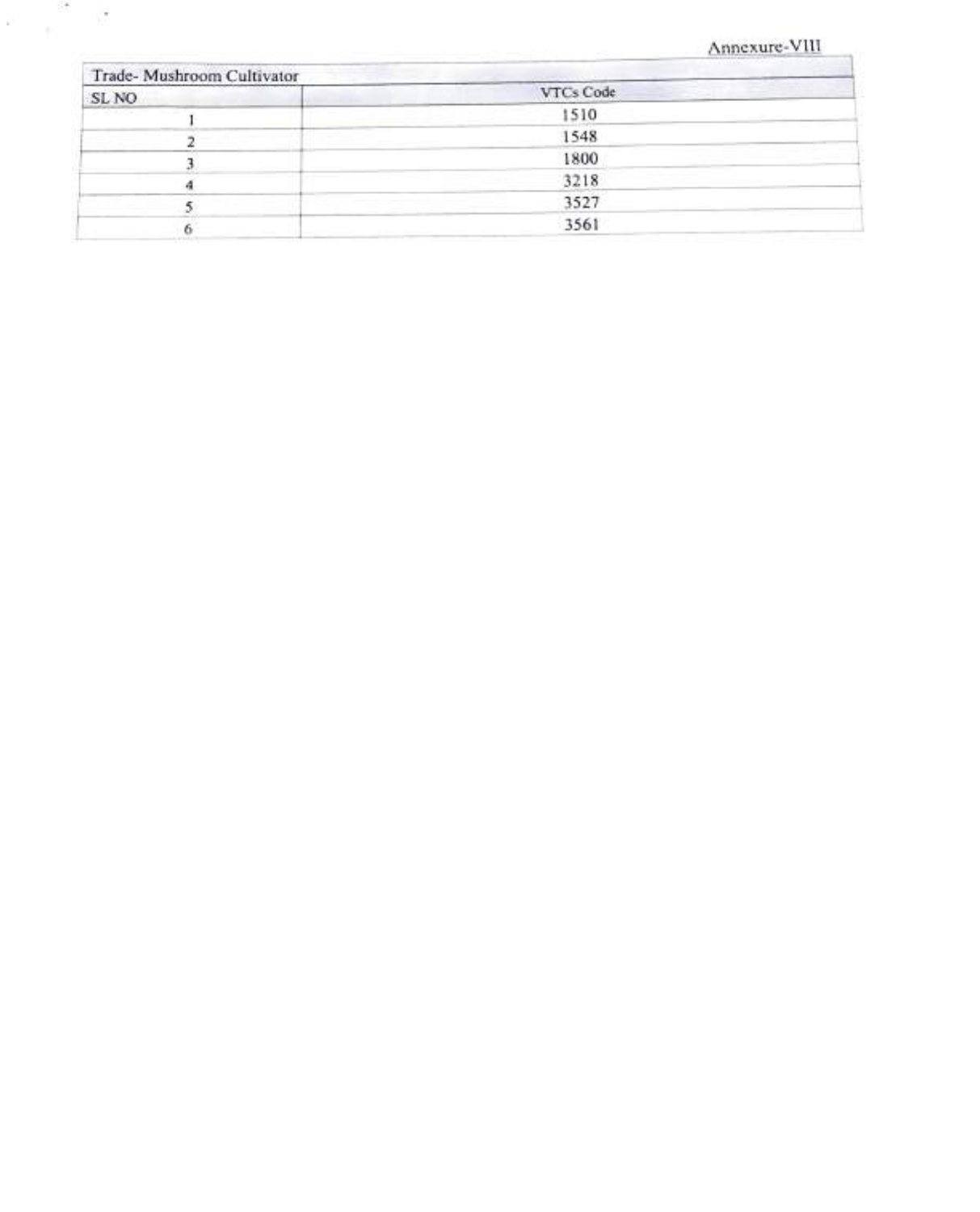# Annexure-IX

| Trade- Vermi Composter |           |  |
|------------------------|-----------|--|
| SL NO                  | VTCs Code |  |
|                        | 3009      |  |
| 2                      | 3049      |  |
|                        | 3067      |  |
|                        | 3080      |  |
| 4                      | 3142      |  |
| 5                      | 3195      |  |
| 6                      | 3754      |  |
|                        | 6307      |  |
| 8                      | 6361      |  |
| 9                      | 7810      |  |
| $\overline{10}$        | 8343      |  |
| 11                     |           |  |
| 12.                    | 8523      |  |
| 13                     | 8537      |  |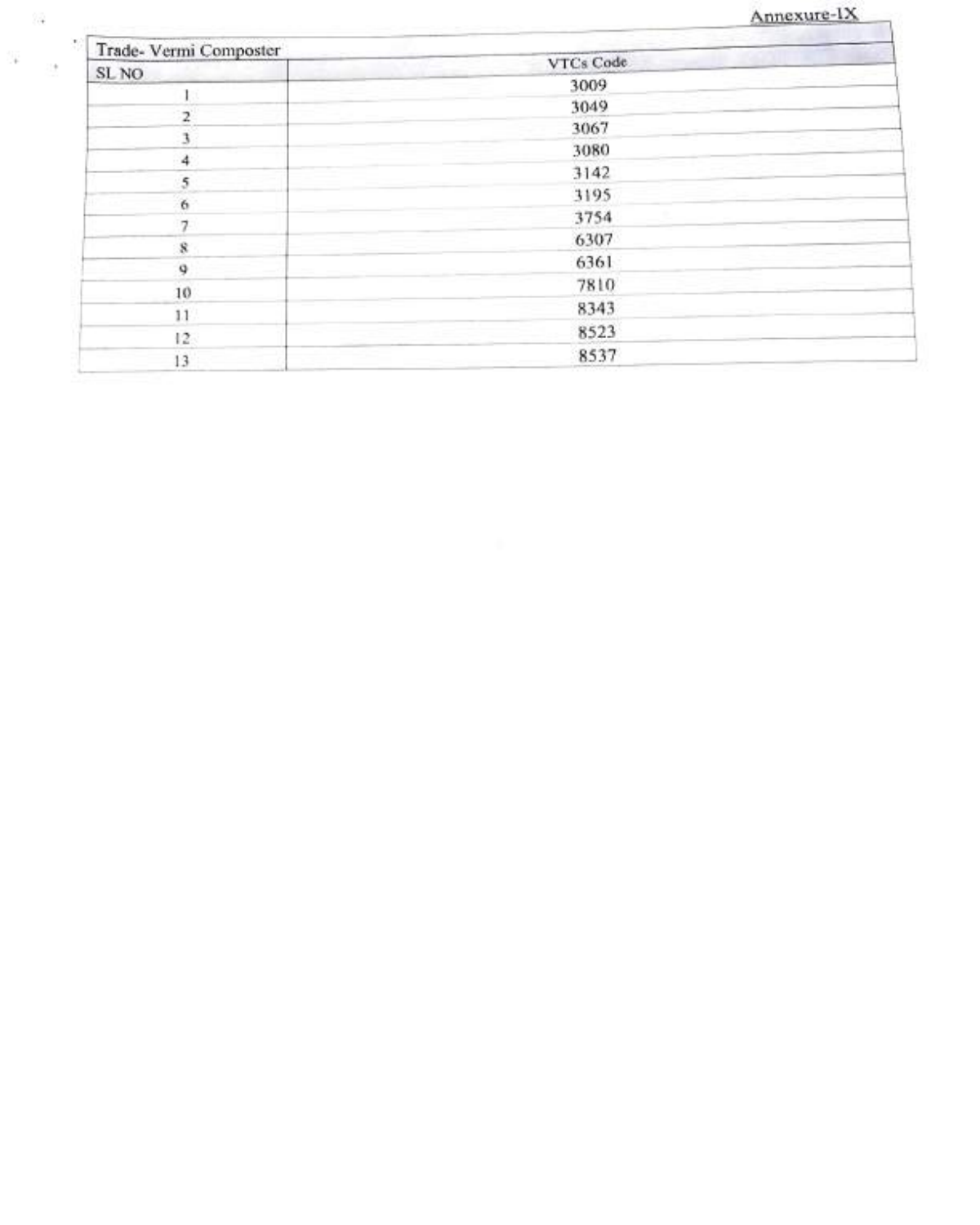Annexure-X

| Trade- Jari Work & Kantha Embroidery<br>SL NO | VTCs Code    | SL NO    | VTCs Code    |
|-----------------------------------------------|--------------|----------|--------------|
| $\mathbf{1}$                                  | 99           | 46       | 3370         |
| $\overline{2}$                                | 1047         | 47       | 3376         |
| 3                                             | 1201         | 48       | 3380         |
| $\frac{1}{2}$                                 | 1207         | 49       | 3385         |
| $\boldsymbol{s}$                              | 1278         | 50       | 3394         |
| 6                                             | 1671         | 51       | 3455         |
| 7                                             | 1677         | 52       | 4035         |
| Ŕ                                             | 1683         | 5.1      | 4092         |
| 9                                             | 1694         | 54       | 4096         |
| 10                                            | 1705         | 55       | 4123         |
| 11                                            | 1708         | 56       | 4156         |
| 12                                            | 1722         | 57       | 4177         |
| 13<br>14                                      | 1755         | 58       | 4183         |
| 15                                            | 1763         | 59       | 5501<br>5596 |
| 16                                            | 1808         | 60       | 5607         |
| 17                                            | 1826<br>1847 | 61<br>62 | 5630         |
| 18                                            | 2091         | 63       | 6142         |
| 19 <sup>°</sup>                               | 2183         | 64       | 6327         |
| 20                                            | 2678         | 65       | 6370         |
| 21                                            | 2710         | 66       | 7774         |
| 22                                            | 3009         | 67       | 8311         |
| 23                                            | 3044         | 68       | 8561         |
| 24                                            | 3063         |          |              |
| 25                                            | 3114         |          |              |
|                                               | 3123         |          |              |
| 26                                            | 3128         |          |              |
| 27                                            | 3142         |          |              |
| 28                                            | 3144         |          |              |
| 29                                            |              |          |              |
| 30                                            | 3181         |          |              |
| 31                                            | 3183         |          |              |
| 32                                            | 3189         |          |              |
| 33                                            | 3192         |          |              |
| 34                                            | 3198         |          |              |
| 35                                            | 3201         |          |              |
| 36                                            | 3206         |          |              |
| 37                                            | 3209         |          |              |
| 38                                            | 3224         |          |              |
|                                               | 3236         |          |              |
| 39                                            | 3244         |          |              |
| 40                                            |              |          |              |
| 41                                            | 3249         |          |              |
| 42                                            | 3284         |          |              |
| 43                                            | 3326         |          |              |
| 44                                            | 3340         |          |              |
| 45                                            | 3369         |          |              |
|                                               |              |          |              |

×,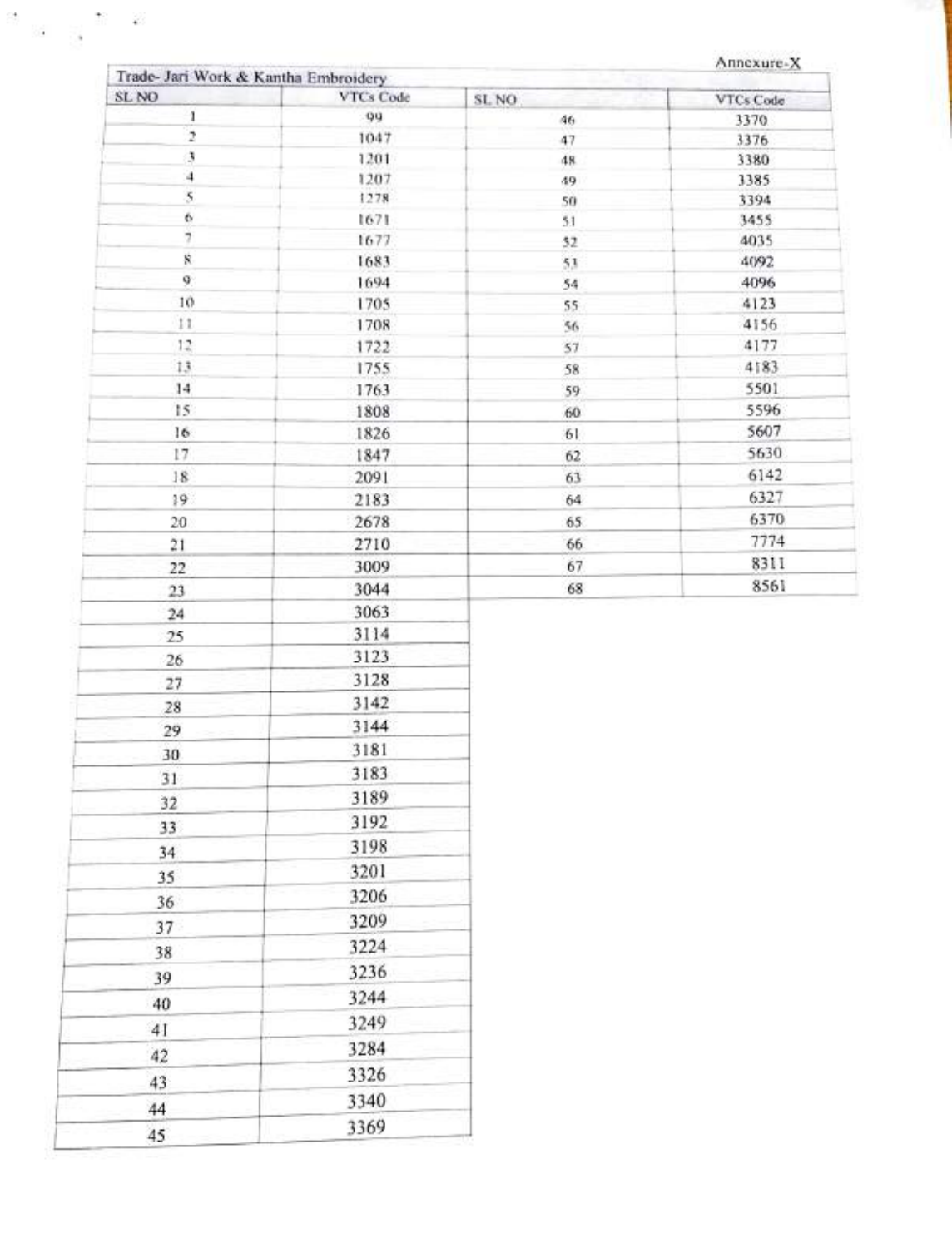#### Annexure-XI

| Trade-Toy Making (Soft Toys) |           |
|------------------------------|-----------|
| <b>STATISTICS</b><br>SL NO   | VTCs Code |
|                              | 120       |
|                              | 1142      |
|                              | 2713      |
|                              | 3290      |
|                              | 6351      |
|                              | 3201      |
|                              |           |
|                              | 3370      |

 $\bar{\gamma}$ 

 $\sim$ 

窮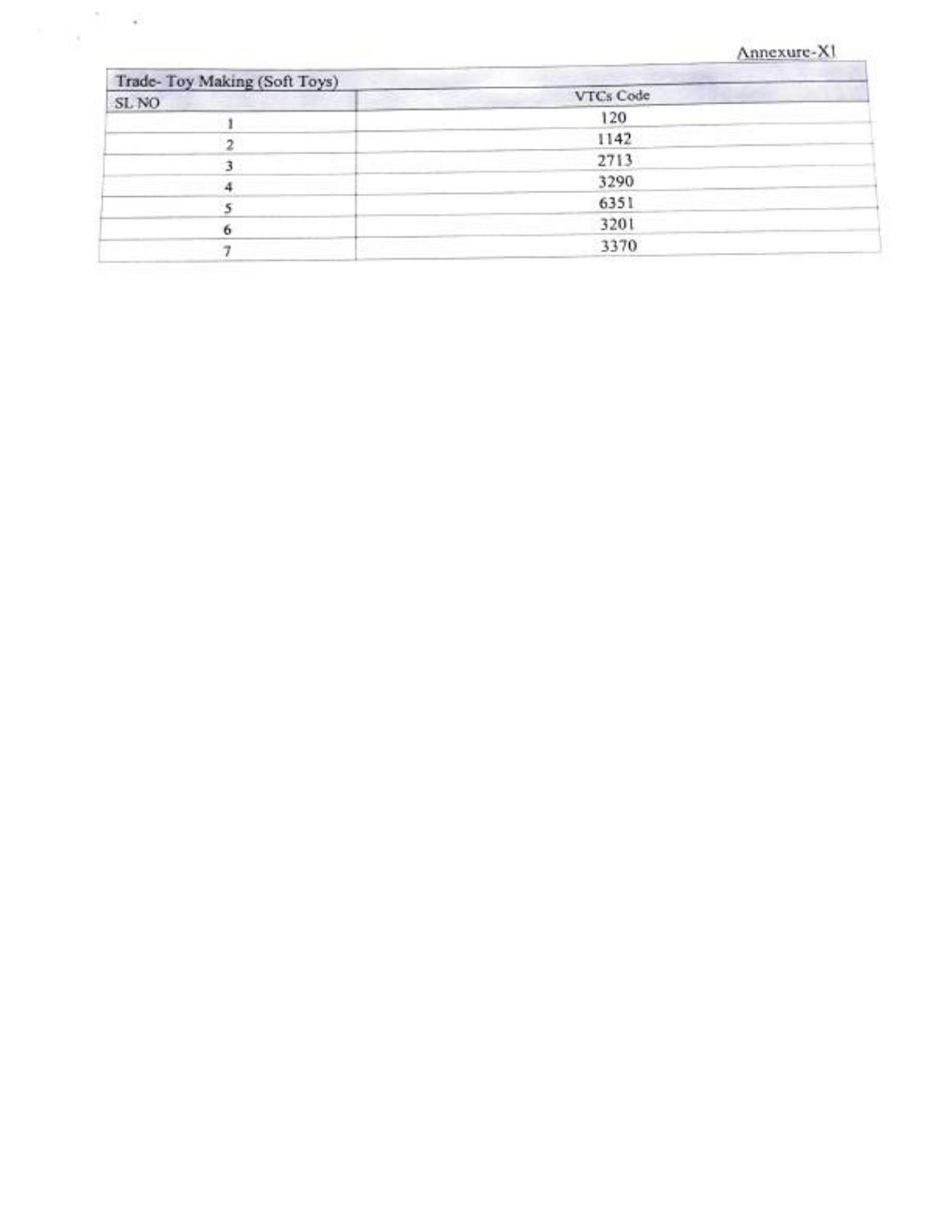| Trade-Beautician   | Annexure-XII                                                                                                                                                                                                                                                                                                                                                                                                                                                                       |  |  |  |  |
|--------------------|------------------------------------------------------------------------------------------------------------------------------------------------------------------------------------------------------------------------------------------------------------------------------------------------------------------------------------------------------------------------------------------------------------------------------------------------------------------------------------|--|--|--|--|
| SL NO              | <b>ISBN 24-8020-006-006</b><br>VTCs Code                                                                                                                                                                                                                                                                                                                                                                                                                                           |  |  |  |  |
|                    | 92                                                                                                                                                                                                                                                                                                                                                                                                                                                                                 |  |  |  |  |
|                    | 99                                                                                                                                                                                                                                                                                                                                                                                                                                                                                 |  |  |  |  |
| J.                 | 103                                                                                                                                                                                                                                                                                                                                                                                                                                                                                |  |  |  |  |
|                    | 109                                                                                                                                                                                                                                                                                                                                                                                                                                                                                |  |  |  |  |
| 5                  | 117                                                                                                                                                                                                                                                                                                                                                                                                                                                                                |  |  |  |  |
| 6                  | 2078                                                                                                                                                                                                                                                                                                                                                                                                                                                                               |  |  |  |  |
| 7                  | $\frac{1}{2} \left( \frac{1}{2} \right) \left( \frac{1}{2} \right) \left( \frac{1}{2} \right) \left( \frac{1}{2} \right) \left( \frac{1}{2} \right) \left( \frac{1}{2} \right) \left( \frac{1}{2} \right) \left( \frac{1}{2} \right) \left( \frac{1}{2} \right) \left( \frac{1}{2} \right) \left( \frac{1}{2} \right) \left( \frac{1}{2} \right) \left( \frac{1}{2} \right) \left( \frac{1}{2} \right) \left( \frac{1}{2} \right) \left( \frac{1}{2} \right) \left( \frac$<br>3238 |  |  |  |  |
| $\dot{\mathbf{x}}$ | 3242                                                                                                                                                                                                                                                                                                                                                                                                                                                                               |  |  |  |  |
| $\bf{Q}$           | 3328                                                                                                                                                                                                                                                                                                                                                                                                                                                                               |  |  |  |  |
| 10                 | 3373                                                                                                                                                                                                                                                                                                                                                                                                                                                                               |  |  |  |  |
| П                  | 6431                                                                                                                                                                                                                                                                                                                                                                                                                                                                               |  |  |  |  |
| 12                 | 8859                                                                                                                                                                                                                                                                                                                                                                                                                                                                               |  |  |  |  |
| 13                 | 9333                                                                                                                                                                                                                                                                                                                                                                                                                                                                               |  |  |  |  |

t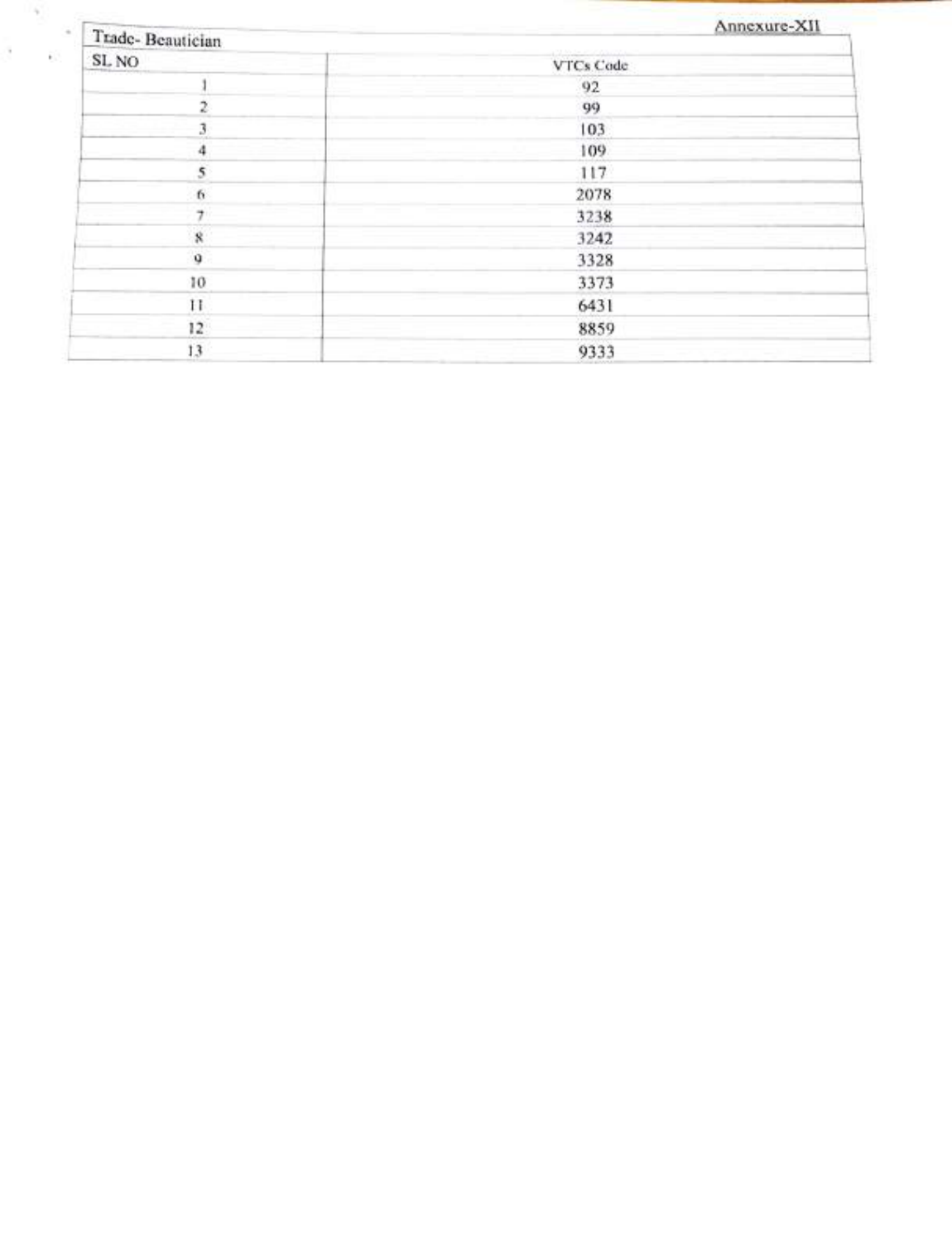Annexure-XIII

 $\frac{1}{2}$ 

| SL NO             | Trade- Garment Manufacturing<br><b>VTCs</b> | SL NO | <b>VTCs</b> | SL NO | <b>VTCs</b>  | SL <sub>NO</sub> | <b>VTCs</b>  | SL NO      | <b>VTCs</b><br>3124 |
|-------------------|---------------------------------------------|-------|-------------|-------|--------------|------------------|--------------|------------|---------------------|
|                   | 21                                          | 46    | 1309        | 91    | 1775         | 136              | 3013         | 181        | 3125                |
| Γ<br>$\mathbf{2}$ | 29                                          | 47    | 1311        | 92    | 1780         | 137              | 3014         | 182        | 3129                |
| 3                 | 42                                          | 48    | 1316        | 93    | 1782         | 138              | 3015         | 183<br>184 | 3131                |
| 4                 | 55                                          | 49    | 1322        | 94    | 1795         | 139              | 3020         | 185        | 3135                |
| 5                 | 67                                          | 50    | 1332        | 95    | 1811         | 140              | 3021<br>3031 | 186        | 3136                |
| 6                 | 83                                          | 51    | 1333        | 96    | 1819         | 141              | 3035         | 187        | 3139                |
| 7                 | 85                                          | 52    | 1361        | 97    | 1821         | 142              | 3036         | 188        | 3141                |
| 8                 | 99                                          | 53    | 1365        | 98    | 1824         | 143<br>144       | 3037         | 189        | 3143                |
| 9                 | 117                                         | 54    | 1505        | 99    | 1831<br>1847 | 145              | 3038         | 190        | 3144                |
| 10.               | 119                                         | 55    | 1510        | 100   | 2011         | 146              | 3039         | 191        | 3146                |
| f1                | 1013                                        | 56    | 1511        | 101   | 2018         | 147              | 3043         | 192        | 3151                |
| 12                | 1015                                        | 57    | 1513        | 102   | 2020         | 148              | 3044         | 193        | 3153                |
| 13                | 1016                                        | 58    | 1518        | 103   | 2044         | 149              | 3046         | 194        | 3154                |
| 14                | 1018                                        | 59    | 1544        | 104   | 2047         | 150              | 3047         | 195        | 3156                |
| 15                | 1021                                        | 60    | 1546        | 105   | 2067         | 151              | 3049         | 196        | 3160                |
| 16                | 1029                                        | 61    | 1552        | 106   | 2078         | 152              | 3052         | 197        | 3162                |
| 17                | 1059                                        | 62    | 1553        | 107   | 2086         | 153              | 3057         | 198        | 3163                |
| 18                | 1070                                        | 63    | 1563        | 108   | 2104         | 154              | 3059         | 199        | 3166                |
| 19                | 1085                                        | 64    | 1567        | 109   | 2108         | 155              | 3061         | 200        | 3167                |
| 20                | 1089                                        | 65    | 1590        | 110   | 2109         | 156              | 3062         | 201        | 3168                |
| 21                | 1097                                        | 66    | 1597        | 111   | 2142         | 157              | 3063         | 202        | 3169                |
| 22                | 1098                                        | 67    | 1615        | 112   |              | 158              | 3066         | 203        | 3170                |
| 23                | 1110                                        | 68    | 1620        | 113   | 2147         | 159              | 3069         | 204        | 3172                |
| 24                | 1112                                        | 69    | 1623        | 114   | 2163         | 160              | 3071         | 205        | 3174                |
| 25.               | 1117                                        | 70    | 1629        | 115   | 2167         |                  | 3079         | 206        | 3175                |
| 26                | 1129                                        | 71    | 1632        | 116   | 2188         | 161              |              | 207        | 3176                |
| 27                | 1142                                        | 72    | 1636        | 117   | 2512         | 162              | 3082         |            | 3178                |
| 28                | 1151                                        | 73    | 1641        | 118   | 2529         | 163              | 3083         | 208        |                     |
| 29                | 1157                                        | 74    | 1644        | 119   | 2543         | 164              | 3085         | 209        | 3183                |
| 30                | 1163                                        | 75    | 1647        | 120   | 2545         | 165              | 3087         | 210        | 3186                |
| 31                | 1171                                        | 76    | 1649        | 121   | 2548         | 166              | 3089         | 211        | 3190                |
|                   | 1173                                        | 77    | 1675        | 122   | 2562         | 167              | 3091         | 212        | 3191                |
| 32                |                                             | 78    | 1694        | 123   | 2588         | 168              | 3093         | 213        | 3192                |
| 33                | 1176                                        |       | 1698        | 124   | 2592         | 169              | 3096         | 214        | 3193                |
| 34                | 1182                                        | 79    |             | 125   | 2603         | 170              | 3099         | 215        | 3196                |
| 35                | 1196                                        | 80    | 1708        |       | 2618         | 171              | 3103         | 216        | 3197                |
| 36                | 1208                                        | 81    | 1719        | 126   |              |                  | 3104         | 217        | 3198                |
| 37                | 1237                                        | 82    | 1723        | 127   | 2624         | 172              |              | 218        | 3200                |
| 38                | 1240                                        | 83    | 1727        | 128   | 2625         | 173              | 3105         |            |                     |
| 39                | 1250                                        | 84    | 1733        | 129   | 2650         | 174              | 3108         | 219        | 3202                |
| 40                | 1252                                        | 85    | 1741        | 130   | 2654         | 175              | 3109         | 220        | 3205                |
|                   |                                             |       | 1742        | 131   | 2670         | 176              | 3113         | 221        | 3208                |
| 41                | 1255                                        | 86    |             |       | 2685         | 177              | 3115         | 222        | 3211                |
| 42                | 1273                                        | 87    | 1750        | 132   |              | 178              | 3117         | 223        | 3212                |
| 43                | 1290                                        | 88    | 1756        | 133   | 3008         |                  |              | 224        | 3214                |
| 44                | 1303                                        | 89    | 1757        | 134   | 3010         | 179              | 3118         |            |                     |
| 35                | 1307                                        | 90    | 1773        | 135   | 3011         | 180              | 3121         | 225        | 3216                |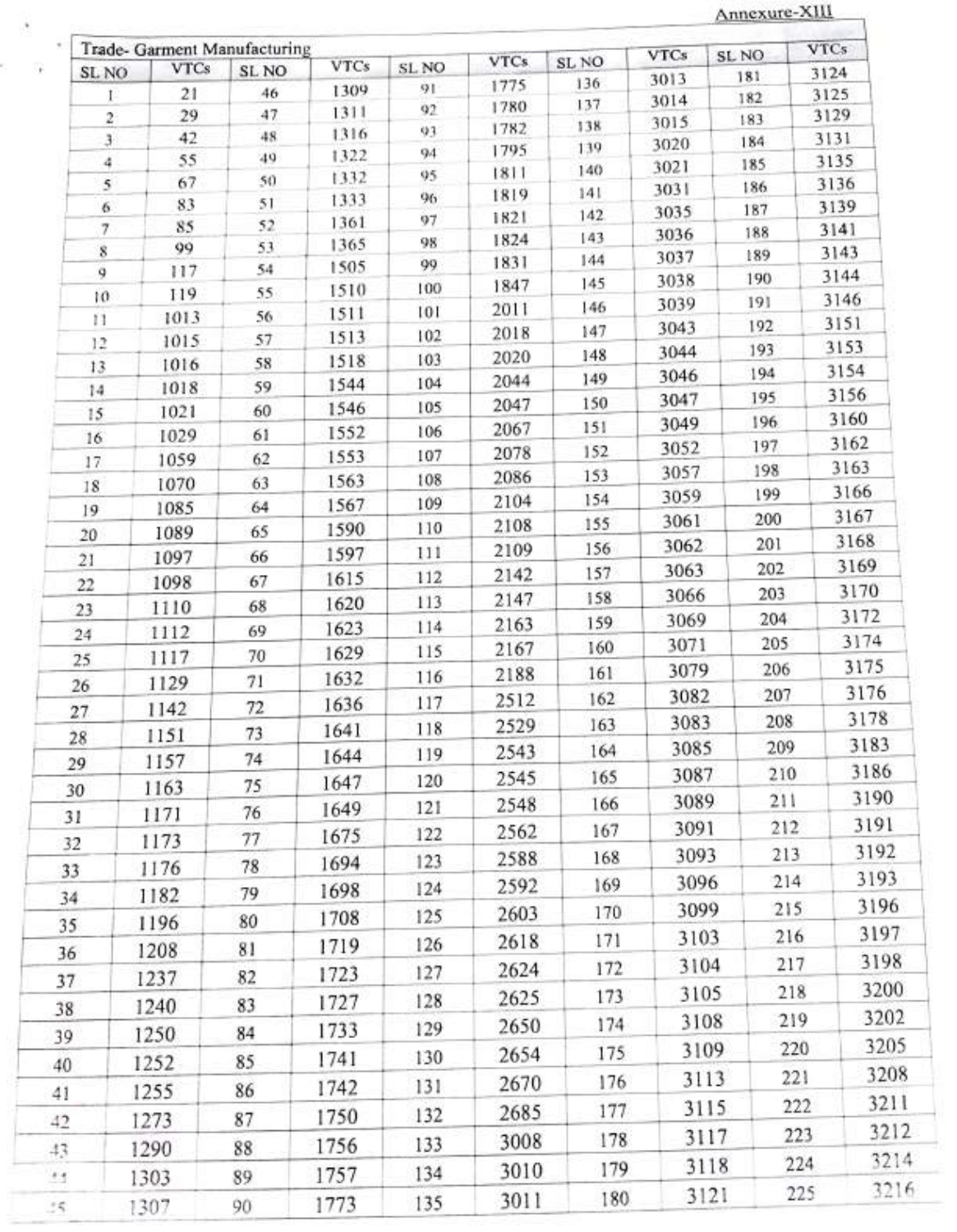| SL NO      | Trade- Garment Manufacturing<br><b>VTCs</b> | SL NO      | <b>VTCs</b>  | SL NO      | <b>VTCs</b><br>Code | SL NO      | <b>VTCs</b><br>Code | SL NO |            | <b>VTCs</b><br>Code |      |  |
|------------|---------------------------------------------|------------|--------------|------------|---------------------|------------|---------------------|-------|------------|---------------------|------|--|
|            | Code                                        |            | Code<br>3347 | 316.       | 3562                | 361        | 5059                |       | 406        | 6177                |      |  |
| 226        | 3221<br>3225                                | 271<br>272 | 3352         | 317        | 3577                | 362        | 5118                |       | 407        | 6178                |      |  |
| 227<br>228 | 3229                                        | 273        | 3353         | 318        | 3578                | 363        | 5501                |       | 408        | 6179<br>6180        |      |  |
| 229        | 3230                                        | 274        | 3355         | 319        | 3581                | 364        | 5506                |       | 409<br>410 | 6186                |      |  |
| 230        | 3231                                        | 275        | 3361         | 320        | 3583                | 365        | 5543                |       | 411        | 6188                |      |  |
| 231        | 3232                                        | 276        | 3363         | 321        | 3586                | 366        | 5547<br>5565        |       | 412        | 6195                |      |  |
| 232        | 3233                                        | 277        | 3364         | 322        | 3587                | 367<br>368 | 5584                |       | 413        | 6204                |      |  |
| 233        | 3234                                        | 278        | 3365         | 323        | 3632                | 369        | 5595                |       | 414        |                     | 6208 |  |
| 234        | 3235                                        | 279        | 3373         | 324<br>325 | 3638<br>3643        | 370        | 5618                |       | 415        | 6209                |      |  |
| 235        | 3241                                        | 280        | 3375         | 326        | 3644                | 371        | 5619                |       | 416        | 6210                |      |  |
| 236        | 3242                                        | 281        | 3377<br>3378 | 327        | 3648                | 372        | 5632                |       | 417        | 6211                |      |  |
| 237        | 3244                                        | 282<br>283 | 3380         | 328        | 3655                | 373        | 5637                |       | 418        | 6212                |      |  |
| 238        | 3247                                        | 284        | 3386         | 329        | 3692                | 374        | 5648                |       | 419        | 6258                |      |  |
| 239        | 3250<br>3251                                | 285        | 3387         | 330        | 3694                | 375        | 5649                |       | 420        | 6269                |      |  |
| 240<br>241 | 3253                                        | 286        | 3391         | 331        | 3718                | 376        | 6005                |       | 421        | 6275                |      |  |
| 242        | 3255                                        | 287        | 3392         | 332        | 3722                | 377        | 6006                |       | 422        |                     | 6287 |  |
| 243        | 3256                                        | 288        | 3393         | 333        | 3748                | 378        | 6016                |       | 423        |                     | 6305 |  |
| 244        | 3257                                        | 289        | 3400         | 334        | 3750                | 379        | 6019                |       | 424        |                     | 6327 |  |
| 245        | 3261                                        | 290        | 3402         | 335        | 3751                | 380        |                     | 6024  | 425        | 6339                |      |  |
| 246        | 3266                                        | 291        | 3406         | 336        | 3764                | 381        |                     | 6031  |            | 426<br>6362         |      |  |
| 247        | 3267                                        | 292        | 3407         | 337        | 3789                | 382        |                     | 6038  | 427        |                     | 6372 |  |
| 248        | 3273                                        | 293        | 3409         | 338        | 3802                | 383        |                     | 6039  | 428        |                     | 6374 |  |
| 249        | 3274                                        | 294        | 3410         | 339        | 3805                | 384        |                     | 6044  | 429        |                     | 6376 |  |
| 250        | 3277                                        | 295        | 3414         | 340        | 3812                | 385        |                     | 6048  | 430        |                     | 6384 |  |
| 251        | 3281                                        | 296        | 3415         | 341        | 3813                | 386        |                     | 6050  | 431        |                     | 6410 |  |
| 252        | 3282                                        | 297        | 3422         | 342        | 3815                | 387        |                     | 6053  | 432        |                     | 6418 |  |
| 253        | 3289                                        | 298        | 3424         | 343        | 3821                | 388        |                     | 6055  | 433        |                     | 6421 |  |
|            | 3294                                        | 299        | 3425         | 344        | 3835                | 389        |                     | 6075  | 434        |                     | 6434 |  |
| 254        |                                             | 300        | 3428         | 345        | 4015                | 390        |                     | 6078  | 435        |                     | 6437 |  |
| 255        | 3295                                        | 301        | 3433         | 346        | 4033                | 391        |                     | 6088  | 436        |                     | 6441 |  |
| 256        | 3297                                        |            | 3438         | 347        | 4036                | 392        |                     | 6097  | 437        |                     | 6442 |  |
| 257        | 3299                                        | 302        |              | 348        | 4079                | 393        |                     | 6099  | 438        |                     | 6787 |  |
| 258        | 3300                                        | 303        | 3440         |            |                     | 394        |                     | 6103  | 439        |                     | 6855 |  |
| 259        | 3310                                        | 304        | 3443         | 349        | 4102                |            |                     |       |            |                     | 6880 |  |
| 260        | 3311                                        | 305        | 3449         | 350        | 4127                | 395        |                     | 6109  |            | 440<br>441          |      |  |
| 261        | 3318                                        | 306        | 3454         | 351        | 4130                | 396        |                     | 6111  |            |                     | 6913 |  |
| 262        | 3320                                        | 307        | 3456         | 352        | 4159                | 397        |                     | 6113  |            | 442                 | 6914 |  |
| 263        | 3327                                        | 308        | 3459         | 353        | 4170                |            | 398                 | 6114  | 443        |                     | 6953 |  |
| 264        | 3329                                        | 309        | 3460         | 354        | 4180                |            | 399                 | 6119  | 444        |                     | 7758 |  |
| 265        | 3330                                        | 310        | 3502         | 355        | 4218                |            | 400                 | 6134  |            | 445                 | 7761 |  |
|            |                                             |            |              | 356        | 4222                |            | 401                 | 6136  |            | 446                 | 7763 |  |
| 266        | 3334                                        | 311        | 3522         |            |                     |            | 402                 | 6148  |            | 447                 | 7764 |  |
| 267        | 3335                                        | 312        | 3539         | 357        | 4228                |            |                     |       |            | 448                 |      |  |
| 268        | 3337                                        | 313        | 3542         | 358        | 4230                |            | 403                 | 6155  |            |                     | 7770 |  |
| 269        | 3340                                        | 314        | 3559         | 359        | 4231                |            | 404                 | 6164  |            | 449                 | 7774 |  |
| 270        | 3342                                        | 315        | 3561         | 360        | 4238                |            | 405                 | 6174  |            | 450                 | 7776 |  |

 $\ddot{\phantom{0}}$